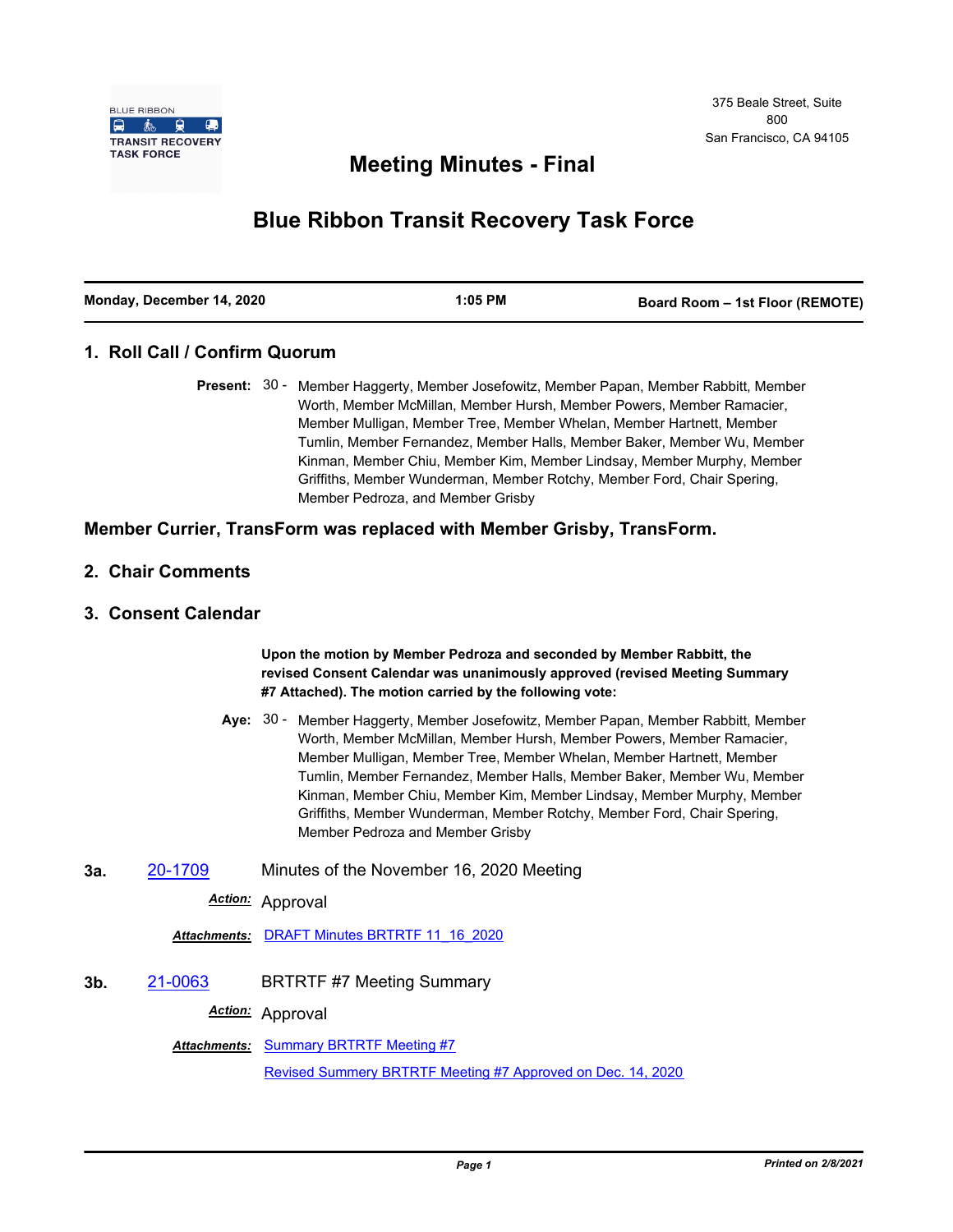## **4. Advancing Equity (Action Plan Goal 2)**

The following individuals spoke on this Item: Veda Florez, Marin County, Public Advisory Council; and Richard Hedges.

[20-1710](http://mtc.legistar.com/gateway.aspx?m=l&id=/matter.aspx?key=21575) Memo Draft Equity Principles

*Action:* Information

*Presenter:* Steve Kinsey, CivicKnit

**Attachments: [Draft Equity Principles](http://mtc.legistar.com/gateway.aspx?M=F&ID=bc7b9338-5f99-4c1d-8e57-037c75e42f9b.pdf)** [Goal 2 Draft Equity Principles Presentation](http://mtc.legistar.com/gateway.aspx?M=F&ID=54313c8e-00f5-46c5-b915-2019d013430f.pdf)

#### **5. Transit Operator Recovery (Action Plan Goal 1)**

The following individuals spoke on this Item: Roland Lebrun; Halley Currier, TransForm; and Hayden Miller.

[20-1712](http://mtc.legistar.com/gateway.aspx?m=l&id=/matter.aspx?key=21577) Transit Operator Recovery Update

*Action:* Information

**Presenter:** Transit Operators

**Attachments: [Transit Operator Recovery Update Presentation](http://mtc.legistar.com/gateway.aspx?M=F&ID=f96f7fe0-7a3d-4f14-bafb-915e78343ece.pdf)** 

#### **6. Network Management (Action Plan Goal 3)**

The following individuals spoke on this Item: Roland Lebrun; Adina Levin, Friends of CalTrain; Hayden Miller; Bob (Robert) Allen, Urban Habitat; Halley Currier, TransForm; Veda Florenz; Wendi Kallins; Richard Hedges; and David Pilpal.